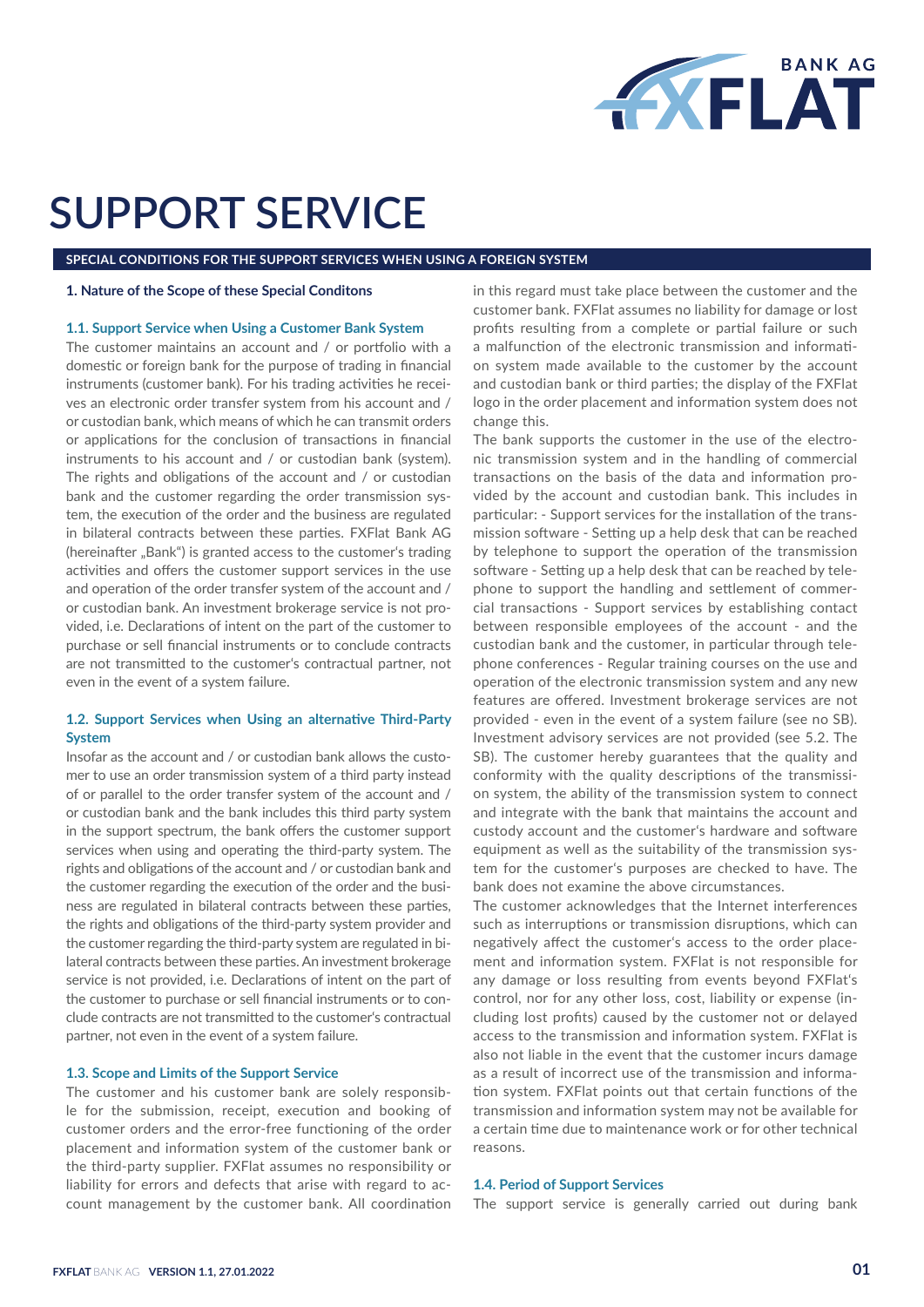business hours. The bank's business hours range from 09:00 a.m. (business opening) to 07:00 p.m. (closing time) on every business day. Business day is every day on which the Frankfurt Stock Exchange is open for trading or the account and custodian bank trades. The bank is entitled to change the business hours at its reasonable discretion (§ 315 BGB) by setting an appropriate time of validity. The changes and the date of validity will be sent to the customer's electronic postbox or by email.

# **1.5. Special Assurance and Obligation of the Customer to cooperate**

The customer hereby warrants the quality and conformity with the quality descriptions of the transmission and information system, the connectivity and insertion capability of the transmission system to the account and custodian bank or third party suppliers and the hardware and software equipment of the customer as well as the suitability of the transmission system for the customer's own purposes. FXFlat does not check the above circumstances. The customer is obliged to familiarize himself with the customer bank's transmission system or with the third-party system. If the customer does not understand the function and operation of the system in all respects, the customer will contact FXFlat and only enter orders into the system when he has understood the process exactly. The customer will treat the access data and passwords confidentially and refrain from communicating their access data and passwords to third parties or giving them access to them; the customer bears the sole and full responsibility if third parties make use of the access data and passwords.

The customer will read the manuals, customer information and risk information provided by FXFlat carefully before the first transaction and familiarize themselves with the functions of the transmission and information system. He will ensure that his hardware and software meet the recommended requirements. These will be communicated to him again at any time upon request by FXFlat. If the customer does not understand all of the information in the manual or if it is misleading, if he does not understand all the procedures and has questions about the use of the transmission and information system, the customer will contact FXFlat technical support and only then then place orders when he has fully understood the technical process.

## **1.6. Scope of the Special Conditions**

These special conditions regulate the rights and obligations of the bank and the customer in the "Support service when using a customer bank system" and in the "Support service when using an alternative third-party system". Any additional specific rules regarding a specific system or third-party system are listed separately at the end of these special conditions.

# **2. Excemption from Banking Secrecy, Data Access Rights and Data Protection**

For the services of the bank, the bank and the account and custodian bank are released from banking and data secrecy by the customer insofar as is necessary for the execution of the services.

This includes in particular

**–** an online right of the bank to inspect the electronic transmission system and the data and information exchange there between the account and custodian bank and the customer; Corresponding to this is an inspection of the granting right of the bank and custodian

- **–** Right of the bank to inspect the other non-electronic and electronic data and information exchange outside the electronic transmission system between the account and custodian bank and the customer; this corresponds to an inspection of the granting right of the account and custodian bank
- **–** Storage, preparation and storage of the legitimately viewed personal data and information
- **–** Transmission of personal data to third parties inside and out side the EU in compliance with data protection regulations. Otherwise, the bank will only pass on personal data to third parties to whom the bank is obliged to do so due to legal obligations.

## **3. Consent to Receive Funding**

The bank receives grants from the market-making account and custodian bank (market maker). For each transaction in business types or instruments, the bank can receive a share of up to 75% of the profit generated by the market makers from the execution transaction. The bank will provide further details on request. The bank receives grants from the credit institution that maintains accounts and custody accounts for the customer's investment funds of up to 100% of the front-end load and up to 100% of the management fee. The bank will provide further details on request. The customer agrees that the aforementioned grants may be made to the bank and received by the bank and remain with the bank. For this purpose, it is agreed that the customer's claims for surrender against the bank or the granting third party will never arise. This helps to maintain and expand the technical infrastructure, the diverse services and the cost-effective system position.

## **4. Consent to Granting Grants to Third Parties**

The customer declares his consent to grants from the bank to cooperation partners and tied agents for whom the bank has assumed liability. These grants can account for up to 50% of the profit generated by FXFlat as an introducing broker from the respective customer relationship. The customer will be informed of the exact amount of the donation upon request. The customer agrees that the aforementioned grants are paid by the bank and remain with the cooperation partner or tied agent. This helps to maintain and expand the technical infrastructure and the diverse range of services and the cost-effective system position.

#### **5. No Investment Brokerage and no Investment Advice**

**5.1.** Investment brokerage, investment brokerage services for the "support service when using a customer bank system" and with the "support service when using an alternative third-party system" are not provided, i.e. Declarations of intent by the customer to purchase or sell financial instruments or to conclude contracts are not transmitted to the customer's contractual partner, not even in the event of a system failure. This also applies if customer information lists the services of the trust bank or the deposit bank as introducing brokerage, messenger service or the like; Services that are to be regarded as financial services are nonetheless not provided. The electronic transmission system, including any emergency and failure systems, is operated exclusively by the account and custodian bank or the provider of the third-party system and is only subject to the contractual